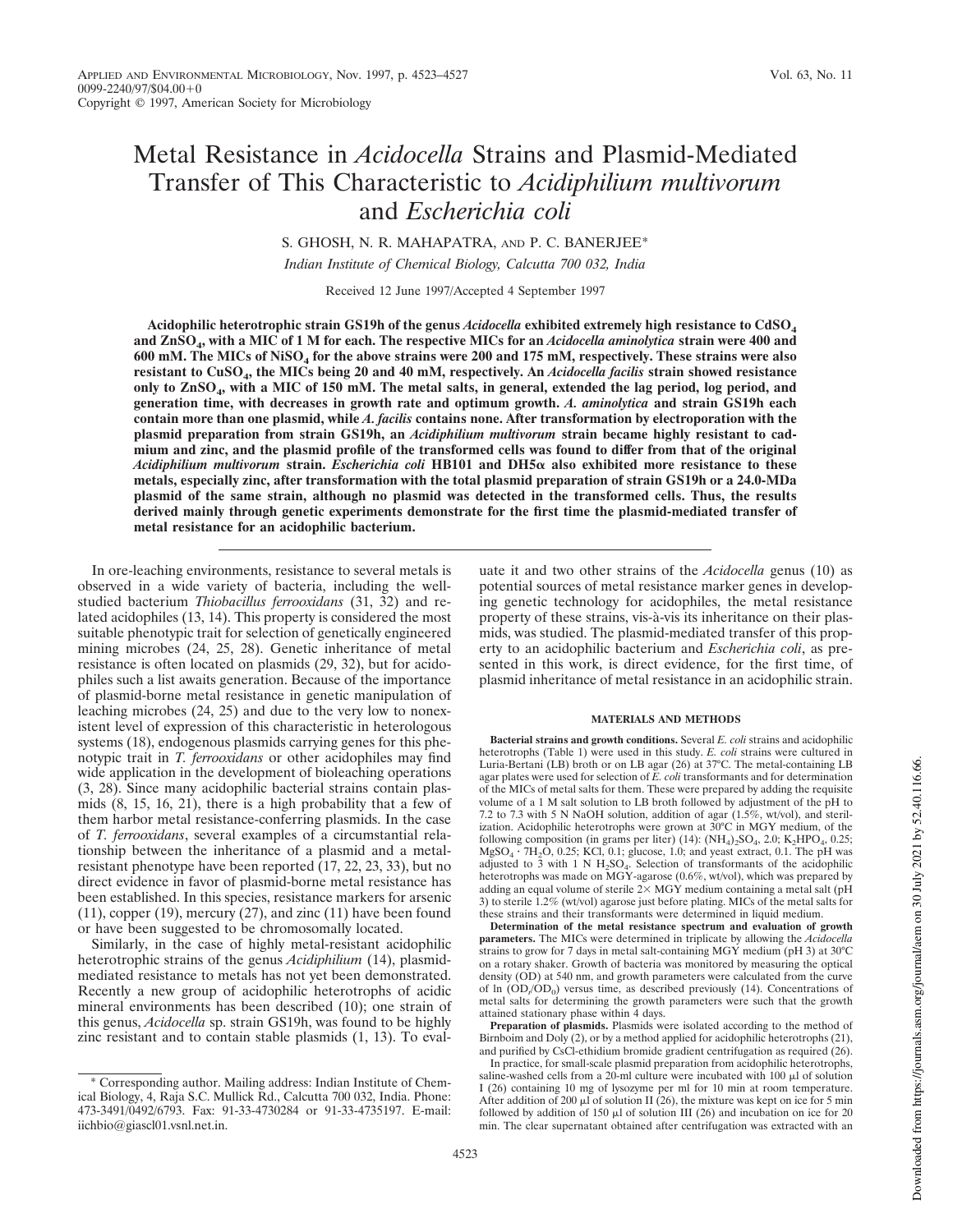TABLE 1. Bacterial strains and plasmids used in this study

| Strain or plasmid             | Relevant characteristic(s)                                  | Reference(s)<br>or source |  |
|-------------------------------|-------------------------------------------------------------|---------------------------|--|
| E. coli strains               |                                                             |                           |  |
| <b>HB101</b>                  | sup hsd recA                                                | 26                        |  |
| $DH5\alpha$                   | sup hsd recA                                                | 26                        |  |
| $S17-1(pSUP106)$              | rec hsd $\text{Tra}^+$ ( $\text{Cm}^r$ $\text{Te}^r$ )      | 20                        |  |
| V517                          | Wild type                                                   | 12                        |  |
| Acidiphilium multivoram       | Wild type                                                   | 34                        |  |
| <i>Acidocella</i> sp. strains | Wild type                                                   | 1, 10                     |  |
| Plasmids                      |                                                             |                           |  |
| From acidophilic strains      |                                                             | This study                |  |
| From E. coli V517             | Molecular size markers                                      | 12                        |  |
| pBR322                        | 2.84 MDa, $Apr Tcr$                                         | Sigma                     |  |
| pSUP106                       | $6.5$ MDa, Cm <sup>r</sup> Tc <sup>r</sup> Tra <sup>-</sup> | 20                        |  |
| RP4                           | 37.2 MDa, Km <sup>r</sup> Tc <sup>r</sup>                   | 5                         |  |
| POT3                          | 29.7 MDa, Tc <sup>r</sup>                                   | 7                         |  |

equal volume of phenol-chloroform (1:1, vol/vol) and chloroform, used once each. Precipitation of plasmid DNA was carried out with isopropanol. The pellet was washed with 70% ethanol, dried, and dissolved in 30 to 40  $\mu$ l of Tris-EDTA buffer or water. Large-scale preparation of plasmids was also done by this method.

In another method, washed cells from a 20-ml culture were suspended in 200  $\mu$ l of Tris–acetate (40 mM)–EDTA (2 mM), pH 7.9, and were lysed with 400  $\mu$ l of 3% (wt/vol) sodium dodecyl sulfate–50 mM Tris (pH 12.6), followed by incubation at 62 to 64°C for 20 to 25 min. The mixture was then treated with phenol-chloroform and centrifuged, and the aqueous layer was extracted with chloroform. Thereafter, 200  $\mu$ l of 3 M sodium acetate was added to the aqueous phase, and plasmid DNA was precipitated and purified as described above.

**Electrophoresis and elution of plasmids from gels.** Plasmids in gel (0.5 to 0.8% [wt/vol] agarose) electrophoretograms were detected after ethidium bromide  $(0.5 \,\mu\text{g/ml})$  staining, as usual  $(26)$ . The molecular sizes of different plasmids were determined by comparison with standard plasmids of known molecular sizes (5, 7, 12). Elution and purification of plasmids from the agarose gels were performed as described previously (26).

**Electrotransformation of acidophilic heterotrophs.** *Acidocella facilis* and *Acidiphilium multivorum* strains were grown at 37°C to late log phase in MAS medium (6), of the following composition:  $1 \text{ mM } (NH_4)_2SO_4$ ,  $2 \text{ mM } KCl$ , 0.86 mM  $K_2HPO_4$ , 10 mM  $MgSO_4$ , 6.6 mM CaCl<sub>2</sub>, 2.6 mM FeSO<sub>4</sub>, 0.01% (wt/vol) yeast extract, and 0.1% (vol/vol) glycerol (pH 3.0). Cells from a 1-ml culture were harvested, washed twice with 200  $\mu$ l of 20% (vol/vol) glycerol, and suspended in 100  $\mu$ l of the same. Twenty microliters of cell suspension was mixed with 200  $\mu$ g of plasmid DNA from *Acidocella* sp. strain GS19h, and a 15-kV/cm pulse was passed for 10 ms in a Cell-Porator instrument (BRL Life Technologies, Inc.). In the control sets, instead of DNA solution, an equal volume of water was added. The cells were then mixed with 379  $\mu$ l of MAS medium containing either 50 mM  $ZnSO_4$  or 30 mM CdSO<sub>4</sub> and stored with shaking at 30°C for 40 to 42 h. Selection of the transformed *Acidiphilium multivorum* cells was done on MGY-agarose plates containing 100 mM ZnSO<sub>4</sub> or 40 mM CdSO<sub>4</sub>. Since *A. facilis* exhibited significant resistance to  $\text{ZnSO}_4$ , selection of transformed *A. facilis* cells was made on MGY-agarose plates containing 8 mM NiSO<sub>4</sub> or 2 mM CdSO<sub>4</sub>.

**Transformation of** *E. coli* **strains.** CsCl gradient-purified plasmid DNA of Acidocella sp. strain GS19h was used for transformation of CaCl<sub>2</sub>-treated cells of *E. coli* strains (26), while no DNA was added to these cells in the control sets. To check whether competency of *E. coli* cells was attained, another transformation experiment was conducted with pBR322 DNA. Selection of transformed *E. coli* cells was made on LB agar containing either  $ZnSO_4$  (12 and 16 mM) or  $CdSO_4$ (8 and 12 mM) in the case of plasmid DNA of *Acidocella* sp. strain GS19h, while for pBR322 tetracycline (30 mg/ml)-containing LB agar was used.

**Southern hybridization.** The plasmid DNA preparation from *Acidocella* sp. strain GS19h was subjected to random primer labelling with [32P]dATP. Hybridization of this probe with plasmid DNAs from transformed and wild-type *Acidiphilium multivorum* cells, and other sources blotted on a nylon filter, was carried out as described by Sambrook et al. (26).

# **RESULTS AND DISCUSSION**

The genus *Acidocella* contains only two species (10). In this study, one strain from each of these species and an unclassified strain (1) were used. These strains showed variable degrees of resistance to one or more of four metals: cadmium, copper, nickel, and zinc (Table 2). Strain GS19h exhibited extreme

TABLE 2. MICs of metals for *Acidocella* strains in MGY medium

| Bacteria                                                                                         | MIC $(mM)^a$                    |                                |                                        |                                    |
|--------------------------------------------------------------------------------------------------|---------------------------------|--------------------------------|----------------------------------------|------------------------------------|
|                                                                                                  | $3CdSO4$ .<br>8H <sub>2</sub> O | $CuSO4$ .<br>5H <sub>2</sub> O | $NISO4$ .<br>6H <sub>2</sub> O         | $ZnSO_4$ .<br>7H <sub>2</sub> O    |
| <i>Acidocella</i> sp. strain GS19h 1,000 (700) 20 (15) 200 (150)<br>A. aminolytica<br>A. facilis | 1 <sup>b</sup>                  | 1 <sup>b</sup>                 | $400(200)$ $40(30)$ $175(150)$<br>3(1) | 1,000(900)<br>600(500)<br>150(100) |

*<sup>a</sup>* Numbers in parentheses indicate the next lower concentration of the metal salt at which growth was observed.

*<sup>b</sup>* Lower concentrations were not tested.

resistance to both  $Cd^{2+}$  and  $Zn^{2+}$  and very high resistance to Ni<sup>2+</sup>. *Acidocella aminolytica* also showed high resistance to these metals. Higher resistance to  $Cu^{2+}$  was observed in this strain than in other acidophilic heterotrophs (14). *A. facilis* showed some resistance only to  $\text{Zn}^{2+}$  and was unable to grow in the presence of other metals at low concentrations. Thus, the *Acidocella* strains, in general, possess some tolerance to  $\text{Zn}^{2+}$  in comparison with other metal ions. Moreover, among the prokaryotes, *Acidocella* sp. strain GS19h exhibited the highest resistance reported thus far to both  $Cd^{2+}$  and  $Zn^{2+}$ . Some growth parameters of these strains at subinhibitory concentrations of resistant metals are presented in Table 3. It may be noted that in strain GS19h, the metals Cd, Cu, and Ni extend the lag period  $(t_{\lambda})$  to a great extent, with extension of the total growth period  $(t_{\alpha})$  and generation time (*T*). Optimum growth of this strain was up to 70 to 80% of that of the control in the presence of these metals. In the case of *A. aminolytica*, optimum growth in the presence of zinc was sufficiently low compared to the control and other experimental sets containing metals. In general, metals extended the lag period, log period, and generation time, with decreases in growth rate and total growth.

Metal resistance is inherited by plasmids in many bacteria (29, 32). Therefore, the plasmid profiles of these strains were studied to find the genetic basis of metal resistance in *Acidocella* strains. *A. aminolytica* and strain GS19h each possessed more than one plasmid, while the *A. facilis* strain had none (Fig. 1). The single DNA band detected on the gel electrophoretogram in the case of *A. facilis* was found to be of chromosomal origin after restriction digestion. The approximate

TABLE 3. Effects of metal salts on growth parameters of *Acidocella* strains*<sup>a</sup>*

| Strain                             | Metal<br>(concn [mM])                             | $t_{\lambda}$<br>(h) | $t_{\alpha}$<br>(h)                                  | a                               | Κ<br>$(h^{-1})$                           | T<br>(h)                           |
|------------------------------------|---------------------------------------------------|----------------------|------------------------------------------------------|---------------------------------|-------------------------------------------|------------------------------------|
| <i>Acidocella</i> sp. strain GS19h | Control<br>Cd(200)                                |                      | 3.2 16.5<br>14.5 68.0                                | 2.3<br>1.8                      | 0.166<br>0.033                            | 4.2<br>20.0                        |
|                                    | Cu(5)                                             |                      | 25.0 52.2                                            | 1.7                             | 0.063                                     | 11.0                               |
|                                    | Ni(50)<br>Zn(350)                                 |                      | 36.5 87.5<br>5.0 28.8                                | 1.7<br>1.6                      | 0.033<br>0.064                            | 20.8<br>10.8                       |
| A. facilis                         | Control<br>Zn(50)                                 |                      | 3.5 19.6<br>6.6 35.2                                 | 4.3<br>3.3                      | 0.287<br>0.113                            | 2.4<br>6.1                         |
| A. aminolytica                     | Control<br>Cd(100)<br>Cu(15)<br>Ni(50)<br>Zn(175) | 8.5                  | 4.4 17.5<br>5.5 34.0<br>6.4 47.0<br>49.5<br>7.3 29.0 | 3.2<br>2.4<br>2.5<br>2.4<br>1.5 | 0.225<br>0.085<br>0.059<br>0.058<br>0.068 | 3.1<br>8.2<br>11.7<br>11.8<br>10.2 |

<sup>*a*</sup> Values of  $t_{\lambda}$  (lag period),  $t_{\alpha}$  (end of exponential phase), and *a* (asymptotic level) were determined directly from growth curves. *K* (specific growth rate) and *T* (generation time) were obtained from the curves as described previously (14).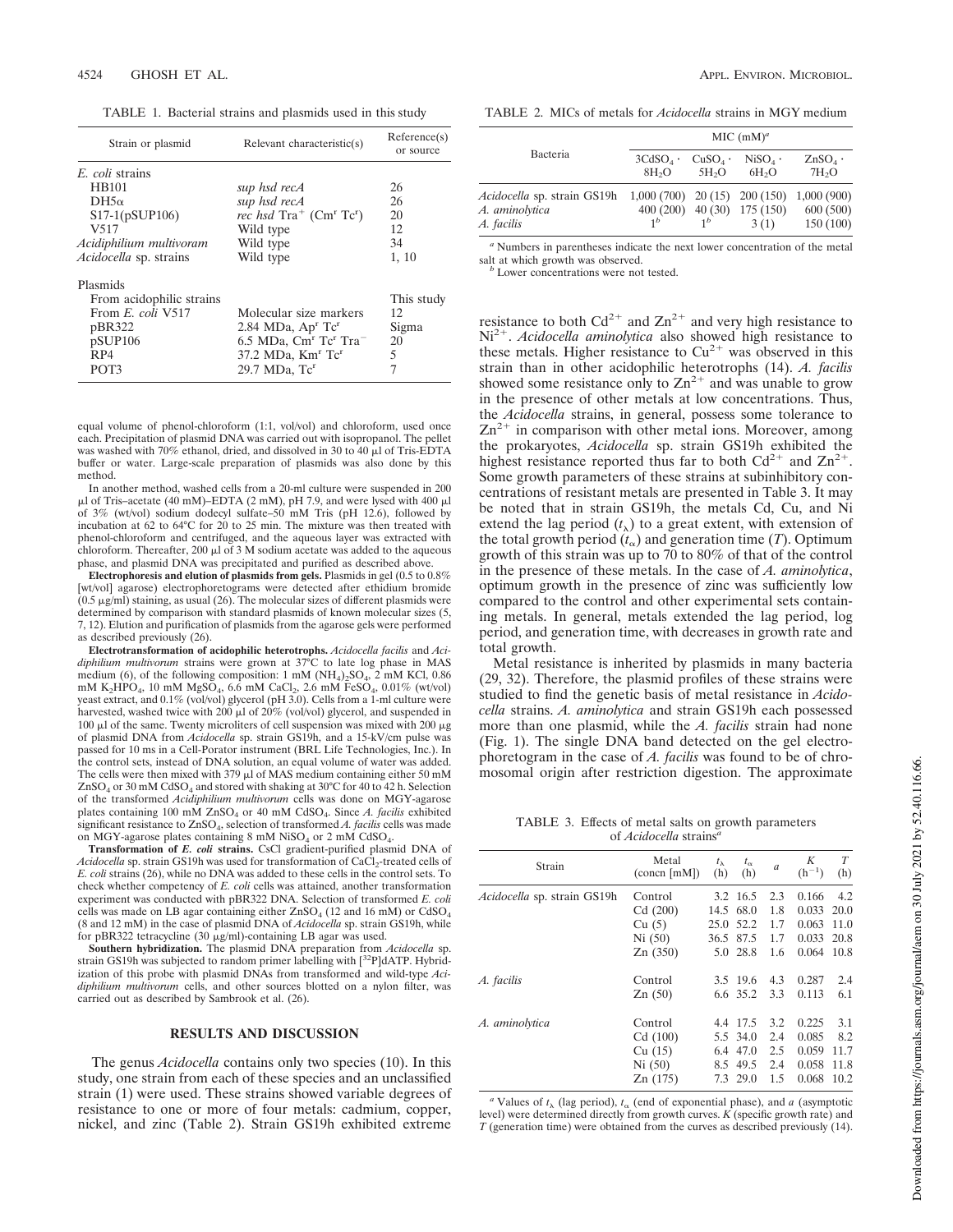

FIG. 1. Plasmid analysis of *Acidocella* strains in an agarose gel (0.5%, wt/vol). Lane 4, *Acidocella* sp. strain GS19h; lane 5, *A. aminolytica*; lane 6, *A. facilis*. Molecular size markers: lane 1, *E. coli* V517; lane 2, *E. coli* C600(RP4); lane 3, *E. coli* C600(POT3). Chr., chromosomal DNA.

sizes of the plasmids in *A. aminolytica* were 36.3, 32.4, and 13.6 MDa, and those in strain GS19h were 51.3, 24.0, and 17.8 MDa.

Since the highly metal-resistant strains of *Acidocella* contain plasmids, there is still the possibility that these elements harbor the related genes. Circumstantial evidence in support of this possibility was the observation that the MICs of  $CdSO<sub>4</sub>$  and ZnSO<sup>4</sup> decreased 40-fold, from 1 M for strain GS19h (wild type) to 25 mM for a plasmidless derivative of the same strain. Metal resistance determinants are expressed to some extent better in homologous systems (18). Therefore, attempts were made to introduce the plasmids from *A. aminolytica* and strain GS19h by electroporation into *A. facilis*, a comparatively more metal-sensitive and plasmidless strain. However, no metal-resistant colonies of *A. facilis* were detected after repeated attempts at electrotransformation.

Thereafter, a closely related heterologous system, the acidophilic heterotroph *Acidiphilium multivorum*, was subjected to transformation with plasmids of *A. aminolytica* and strain GS19h by electroporation. Compared to the metal-resistant plasmid hosts, the MICs for the recipient *Acidiphilium multivorum* strain (Tables 2 and 4) were only 20 mM for  $CdSO<sub>4</sub>$ and 40 mM for  $ZnSO_4$  (14). However, after transformation with plasmids from metal-resistant *Acidocella* strains, cadmi-

TABLE 4. MICs of metal salts for the transformants

|                                                                                                      | MIC $(mM)^a$                    |                                |                                 |  |  |
|------------------------------------------------------------------------------------------------------|---------------------------------|--------------------------------|---------------------------------|--|--|
| Bacterial strains                                                                                    | $3CdSO4$ .<br>8H <sub>2</sub> O | $CuSO4$ .<br>5H <sub>2</sub> O | $ZnSO_4$ .<br>7H <sub>2</sub> O |  |  |
| Transformed Acidiphilium multivorum<br>Transformed E. coli DH5 $\alpha$<br>Transformed E. coli HB101 | 400(20)<br>8(1)<br>8(1)         | 32(10)<br>32(8)                | 800 (40)<br>64(10)<br>48(8)     |  |  |

*<sup>a</sup>* Numbers in parentheses indicate the concentrations at which untransformed cells were unable to grow.



FIG. 2. Agarose gel (0.7%, wt/vol) electrophoretogram of plasmid DNA samples. Lane 1, *Acidiphilium multivorum*; lane 2, *Acidiphilium multivorum* transformed with GS19h plasmid DNA; lane 3, *Acidocella* sp. strain GS19h. Bands of interest are indicated on the left side of the gel.

um- and zinc-resistant colonies appeared on selection plates only in the case of the plasmid DNA preparation from strain GS19h with an efficiency of 2.2  $\times$  10<sup>3</sup> transformants per  $\mu$ g of plasmid DNA. The MICs of  $Cd^{2+}$  and  $Zn^{2+}$  for the transformed cells were much higher than those for the parent (Table 4), indicating plasmid-mediated development of metal resistance in this strain. Since no colony appeared on the metalcontaining selection plates in the control experiments, it was concluded that the metal-resistant clones were true transformants and not spontaneous mutants.

The plasmid profiles of the transformed derivatives of *Acidiphilium multivorum* differed from the original profile of the strain with the appearance of a new plasmid band, band b, of ca. 21.4 MDa in the gel electrophoretogram (Fig. 2, lane 2). This new band did not match (on the basis of molecular size) either of the plasmid bands of strain GS19h. Moreover, three plasmid bands, a, c, and d (Fig. 2, lane 1) were not detected in the transformed *Acidiphilium multivorum* cells. Observations of a similar nature were reported earlier when plasmids RP4 and pVK101 were conjugally transferred from *E. coli* into *Acidiphilium cryptum* DSM2389 containing five indigenous plasmids (21). It was observed, however, that the change in plasmid profile of the *Acidiphilium multivorum* transformants in comparison with the untransformed cells was not stable; in the absence of metal stress the plasmid profile of the transformant changed to that of the untransformed strain with concomitant loss of the increased level of resistance to cadmium and zinc. The absence of bands a, c, and d (Fig. 2) in the plasmid profile of transformed *Acidiphilium multivorum* when it was grown in the metal-containing MGY medium was probably due to a drastic decrease in their copy number, as was reported in the case of *T. ferrooxidans* grown in the presence of copper (19). It should be noted that no change in the plasmid pattern of the wild-type *Acidiphilium multivorum* strain took place when it was grown in MGY medium containing metal salts.

To find out whether the new plasmid band in transformed *Acidiphilium multivorum* came from the donor strain, GS19h,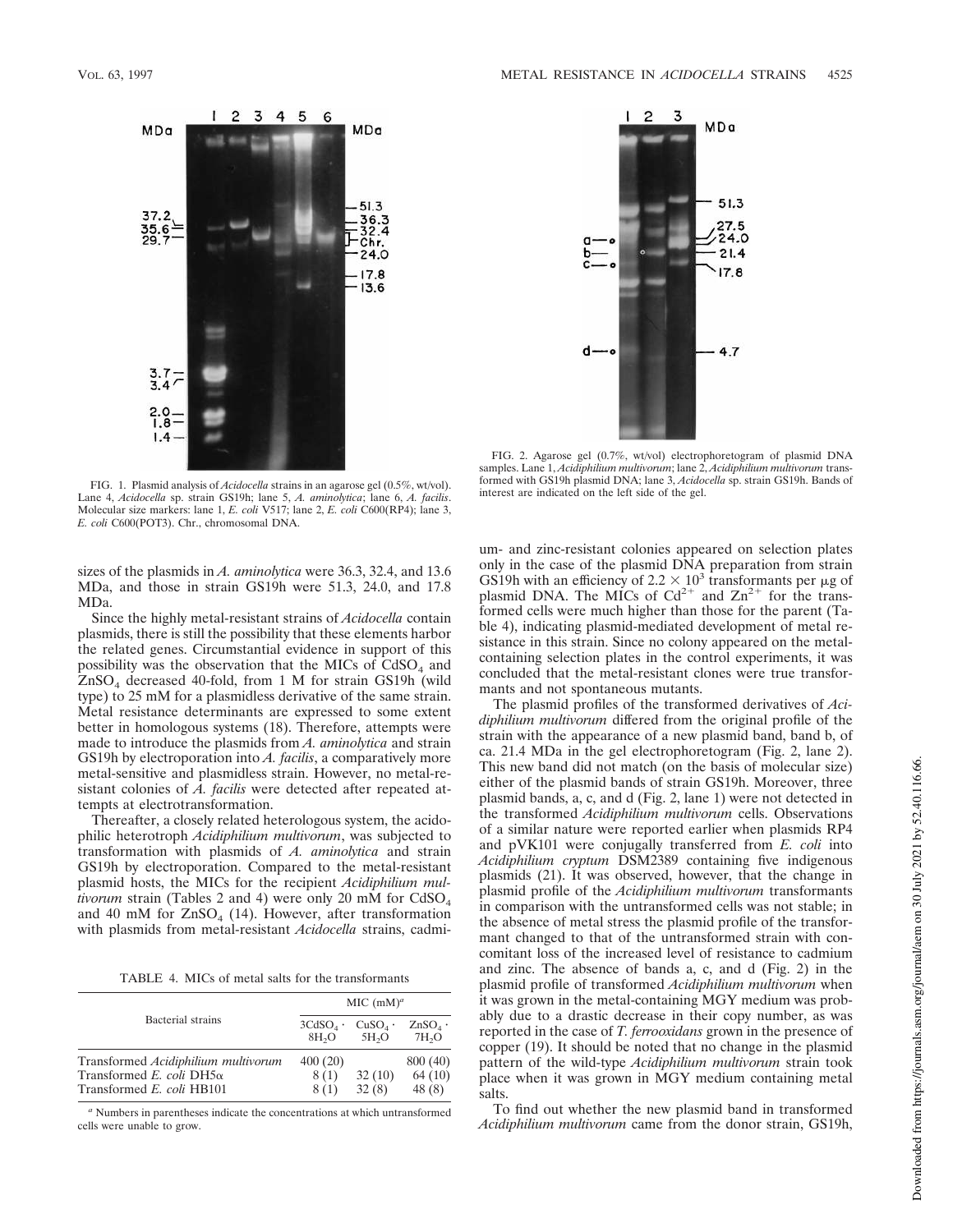hybridization experiments were performed. However, no conclusion could be drawn from these experiments, since the original plasmids of *Acidiphilium multivorum* hybridized with those of strain GS19h. Probably, plasmids of these strains contained stretches of homologous regions or similar structural motifs related to some of their common physiological functions. It should be mentioned that *T. ferrooxidans* strains isolated from different sites contain plasmids which have highly homologous regions (3, 28).

*E. coli* is often the organism of choice for the cloning of foreign genes and study of their characteristics. Therefore, to get more information on the metal-resistant plasmids of the *Acidocella* strains, development of metal resistance in *E. coli* through these plasmids was next investigated. It was, however, reported that the metal-resistant genes of *Alcaligenes eutrophus* escaped expression in *E. coli* (30). In spite of this, attempts were made to transform competent *E. coli* strains with the plasmids of *Acidocella* strains because of the very high level of metal resistance in these acidophiles compared to *Alcaligenes eutrophus* and expression of this characteristic in a similar but heterologous *Acidiphilium* strain by the GS19h plasmid(s). It was expected that even low-level expression of metal resistance genes of *Acidocella* strains in *E. coli* might help selection of transformed *E. coli* cells after their incorporation of a metalresistant plasmid. Since conjugation is a very efficient method of gene transfer, this technique was attempted first to obtain metal-resistant derivatives of *E. coli* HB101 and DH5a. Although the majority of the *Acidocella* plasmids are of high molecular weights, no metal-resistant colony was isolated from either direct or triparental mating experiments using *E. coli* S17-1 containing pSUP106. The results suggested that even if metal resistance genes are located in any of the plasmids of *A. aminolytica* or strain GS19h, the plasmid is not of a conjugative type, has a limited host range, or remains in a repressed state. Nonexpression of metal resistance genes in *E. coli* (30) and failure of *Acidocella* strains to mate with *E. coli* are other possibilities.

Transformation of *E. coli* strains, however, yielded metalresistant colonies on ZnSO<sub>4</sub> (12 mM)-containing LB medium with the plasmid preparation from strain GS19h only. Transformation efficiencies for strains HB101 and DH5 $\alpha$  were determined to be  $2.9 \times 10^2$  and  $2.4 \times 10^3$  per µg of plasmid DNA, respectively; however, with positive control plasmid pBR322 DNA, the transformation efficiencies were as high as  $5.5 \times 10^6$  and  $9.8 \times 10^6$ , respectively. Under identical conditions, no colony was detected in the control set containing  $CaCl<sub>2</sub>$ -treated competent cells and no plasmid. The transformed colonies retained the Zn resistance characteristic even after repeated transfer on  $Zn^{2+}$ -free liquid or agar medium. Some cross-resistance to cadmium and copper was also observed in these colonies, which were able to tolerate as much as 32 mM  $\text{Zn}^{2+}$  on direct transfer from a  $\text{Zn}^{2+}$ -free culture (Table 4).

To determine which of the plasmids of strain GS19h conferred metal resistance in *E. coli* strains, plasmid bands of ca. 17.8 and 24.0 MDa were eluted from the agarose gel, and transformation of  $E$ . *coli* HB101 and DH5 $\alpha$  was carried out with these purified preparations. While no metal-resistant colony was detected in the case of the smallest plasmid, of 17.8  $MDa$ , resistant colonies appeared on  $ZnSO_4$ -containing LB agar medium after transformation with the ca. 24.0-MDa plasmid. This result strongly suggested inheritance of Zn resistance in this plasmid of strain GS19h.

Interestingly, however, no stable plasmid band was detected in the agarose gel electrophoretogram of the preparations from these metal-resistant transformed clonal derivatives in either case. Although a faint plasmid band at the level of the ca. 24.0-MDa plasmid band of strain GS19h was detected initially with some metal-resistant derivatives, after repeated culturing this band became no longer visible. Also, no separate plasmid band was detected after CsCl density gradient centrifugation of the clear lysate of the transformed cells, indicating the absence of any plasmid in the transformed *E. coli* cells. The result is reminiscent of a previous observation (9), in which a chimeric plasmid band of 8.8 kb gradually disappeared in transformed *A. facilis* cells although they retained the donor's phenotypic property. In all probability, the ca. 24.0-MDa plasmid of strain GS19h, or a part of it, became incorporated into the chromosome of transformed *E. coli* cells, imparting to it the metal resistance characteristic through a transposon-like element. It should be mentioned that a broad-host-range plasmid of *T. ferrooxidans* contains a Tn*21*-like transposon which has a truncated mercury resistance operon (4). Similarly, a transposon with a complete metal resistance operon may be present in other acidophilic bacteria. The results obtained with the plasmids of *Acidocella* sp. strain GS19h predict such a probability, i.e., the presence of a metal resistance-conferring transposon in at least one of the plasmid DNA molecules of strain GS19h.

In conclusion, this work demonstrates for the first time that the plasmids of acidophilic heterotrophs are not cryptic in nature but impart metal resistance in host cells.

## **ACKNOWLEDGMENTS**

We are thankful to J. Das, director, R. K. Ghosh and K. A. I. Siddiqui, scientists, and other staff members of the Indian Institute of Chemical Biology for helping us in various ways. We are indebted to A. K. Ghosh, research associate, for technical help in the initial stage of this work. We express our sincere gratitude to N. Wakao, Iwate University, Japan; N. Kishimote, Mimasaka Women's Junior College, Tsuyama, Japan; and Prodosh Roy, Bose Institute, Calcutta, India, for providing bacterial strains.

Fellowships provided by Labonya Prova Bose Trust, Calcutta, to S.G. and the Council of Scientific and Industrial Research, New Delhi, to N.R.M. are gratefully acknowledged.

#### **REFERENCES**

- 1. **Banerjee, P. C., M. K. Ray, C. Koch, S. Bhattacharyya, S. Shivaji, and E. Stackebrandt.** 1996. Molecular characterization of two acidophilic heterotrophic bacteria isolated from a copper mine of India. Syst. Appl. Microbiol. **19:**78–82.
- 2. **Birnboim, H. C., and J. Doly.** 1979. A rapid alkaline extraction procedure for screening recombinant plasmid DNA. Nucleic Acids Res. **7:**1513–1523.
- 3. **Chakravarty, L., T. J. Zupancic, B. Baker, J. D. Kittle, I. J. Fry, and O. H. Tuovinen.** 1995. Characterization of the pTFI91-family replicon of *Thiobacillus ferrooxidans* plasmids. Can. J. Microbiol. **41:**354–365.
- 4. **Clennel, A.-M., B. Johnston, and D. E. Rawlings.** 1995. Structure and function of Tn*5467*, a Tn*21*-like transposon located on the *Thiobacillus ferrooxidans* broad-host-range plasmid pTF-FC2. Appl. Environ. Microbiol. **61:**4223–4229.
- 5. **Datta, N., R. W. Hedges, E. J. Shaw, R. B. Sykes, and M. H. Richmond.** 1971. Properties of an R factor from *Pseudomonas aeruginosa*. J. Bacteriol. **108:** 1244–1249.
- 6. **Glenn, A. W., F. F. Roberto, and T. E. Ward.** 1992. Transformation of *Acidiphilium* by electroporation and conjugation. Can. J. Microbiol. **38:**387– 393.
- 7. **Harayama, S., and M. Rekik.** 1989. A simple procedure for transferring genes cloned in *Escherichia coli* vectors into other gram-negative bacteria: phenotypic analysis and mapping of TOL plasmid gene *xylK*. Gene **78:**19–27.
- 8. **Holmes, D. S., J. R. Yates, J. H. Lobos, and M. V. Doyle.** 1986. Strategy for the establishment of a genetic system for studying the novel acidophilic heterotroph *Acidiphilium organovorum*. Biotechnol. Appl. Biochem. **8:**258– 268.
- 9. **Inagaki, K., J. Tomono, N. Kishimoto, T. Tano, and H. Tanaka.** 1993. Transformation of the acidophilic heterotroph *Acidiphilium facilis* by electroporation. Biosci. Biotechnol. Biochem. **57:**1770–1771.
- 10. **Kishimoto, N., Y. Kosako, N. Wakao, T. Tano, and A. Hiraishi.** 1995. Transfer of *Acidiphilium facilis* and *Acidiphilium aminolytica* to the genus *Acidocella* gen. nov., and emendation of the genus *Acidiphilium*. Syst. Appl. Microbiol. **18:**85–91.